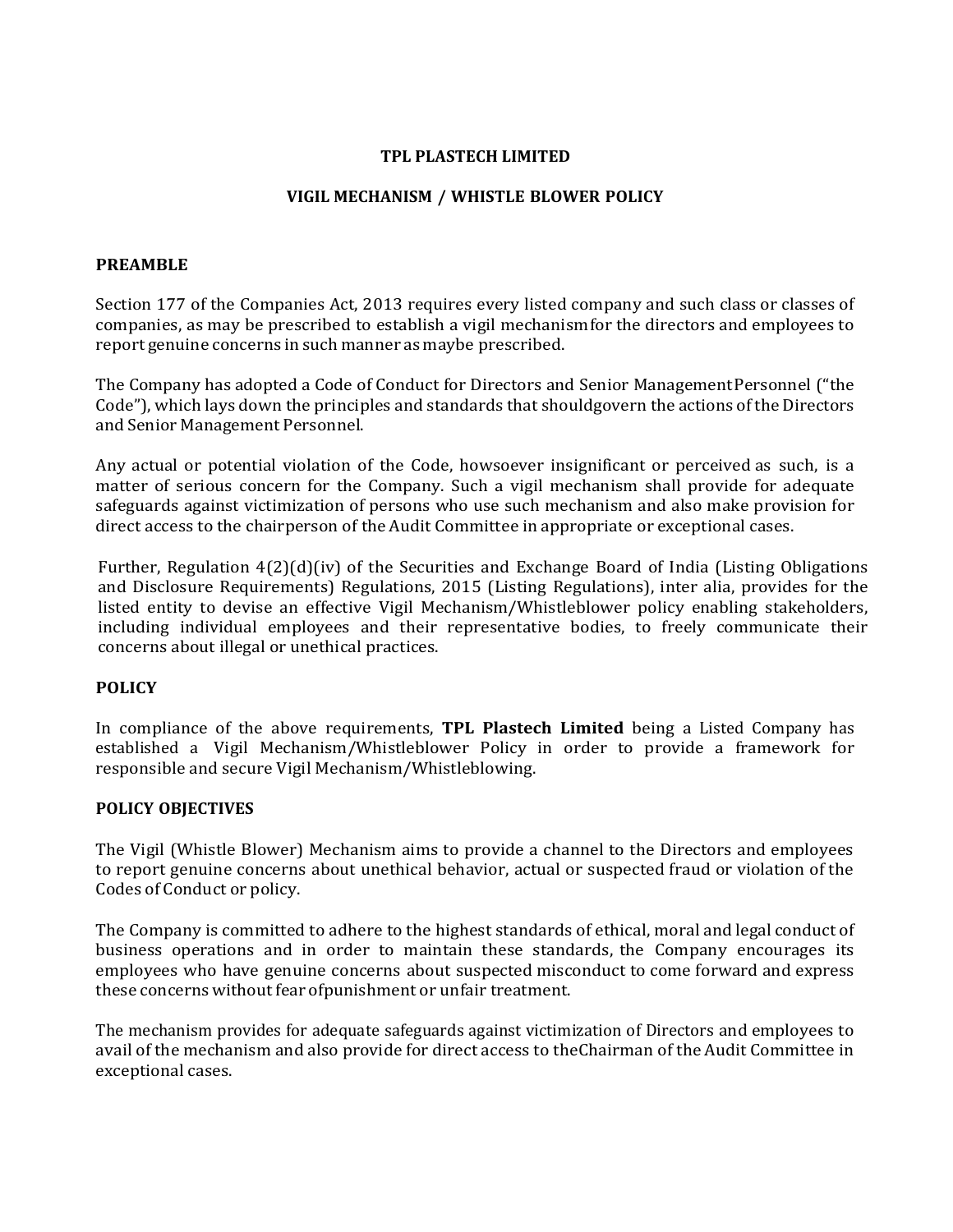This neither releases employees from their duty of confidentiality in the course of their work nor can it be used as a route for raising malicious or unfounded allegations about a personal situation.

## **DEFINITIONS**

**"Protected Disclosure"** means a written communication of a concern made in good faith, which discloses or demonstrates information that may evidence an unethical or improper activity under the title "SCOPE OF THE POLICY" with respect to the Company. It should be factual and not speculative and should contain as much specific information as possible to allow for proper assessment of the nature andextent of the concern.

"Subject" means a person or group of persons against or in relation to whom a Protected Disclosure is made or evidence gathered during the course of an investigation.

**"Vigilance Officer/Vigilance Committee or Committee"** is a person or Committee of persons, nominated/appointed to receive protected disclosures from whistle blowers, maintaining records thereof, placing the same before the Audit Committee for its disposal and informing the Whistle Blower the result thereof.

"Whistle Blower" is a Director or employee who makes a Protected Disclosure under this Policy and also referred in this policy as complainant.

#### **SCOPE**

The Policy is an extension of the Code of Conduct for Directors & Senior Management Personnel and covers disclosure of any unethical and improper or malpractices and events which have taken place/ suspected to take place involving:

- a) Breach of the Company's Code of Conduct
- b) Breach of Business Integrity and Ethics
- c) Breach of terms and conditions of employment and rules thereof
- d) Intentional Financial irregularities, including fraud, or suspected fraud
- e) Deliberate violation of laws/regulations
- f) Gross or Wilful Negligence causing substantial danger to health, safety and environment
- g) Manipulation of company data/records
- h) Pilferation of confidential/propriety information
- i) Gross Wastage/misappropriation of Company funds/assets
- j) Undue influence by senior officer to their downward employee.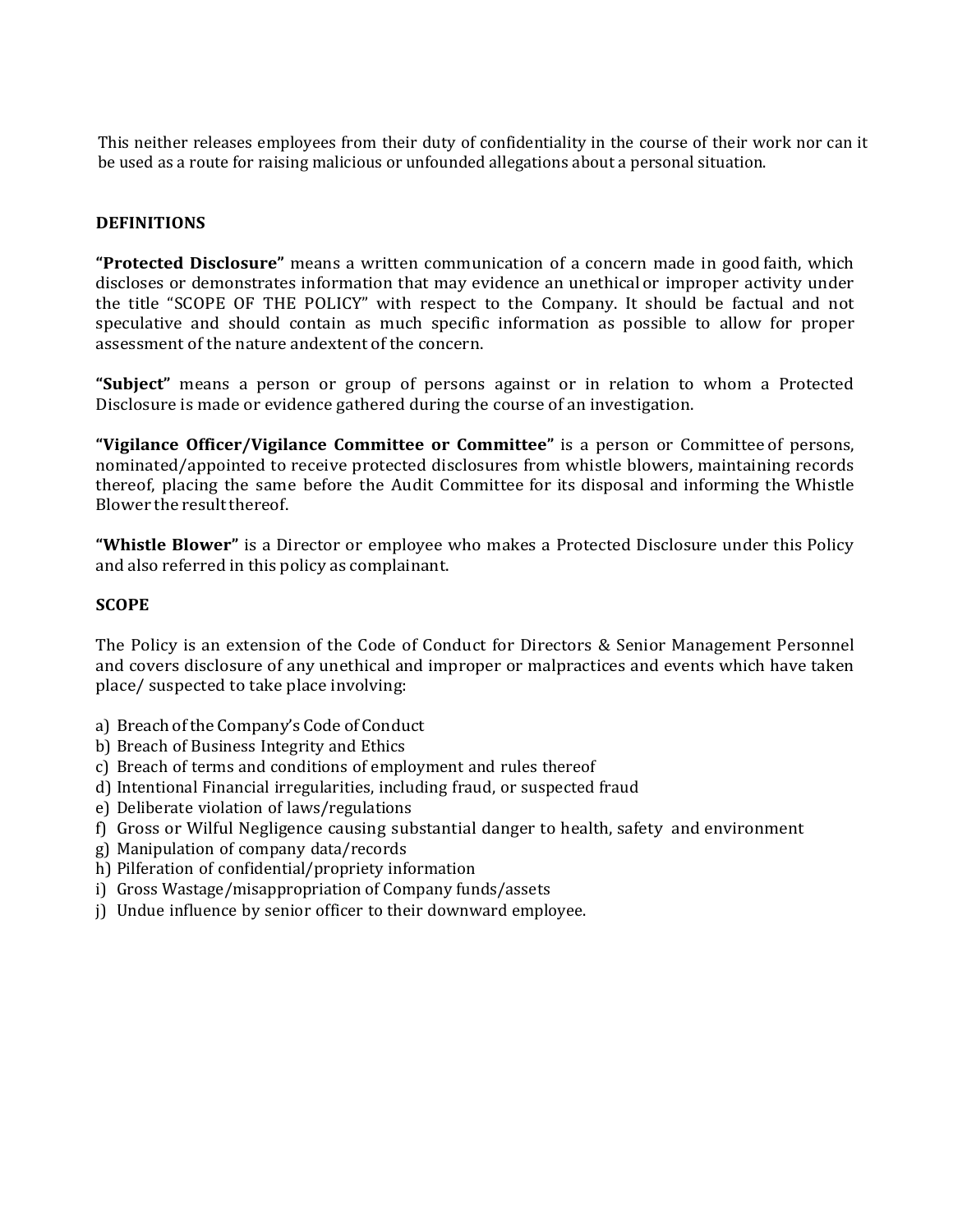## **ELIGIBILITY**

All Directors and Employees of the Company are eligible to make Protected Disclosures under the Policy in relation to matters concerning the Company.

## **PROCEDURE**

All Protected Disclosures should be reported in writing by the complainant as soonas possible, not later than 30 days after the Whistle Blower becomes aware of the same and should either be typed or written in a legible handwriting in English.

The Protected Disclosure should be submitted under a covering letter signed by the complainant in a closed and secured envelope and should be super scribed as "Protected disclosure under the Whistle Blower policy" or sent through email with the subject "Protected disclosure under the Whistle Blower policy". If the complaint is not super scribed and closed as mentioned above, the protected disclosure will be dealt with as if a normal disclosure.

All Protected Disclosures should be addressed to the Vigilance Officer of the Company or to the Chairman of the Audit Committee in exceptional cases.

The contact details of the Vigilance Officer are as under:-

Name and Address: **Mr. Hemant Soni** Company Secretary & Compliance Officer TPL Plastech Limited 55, Corporate Avenue, 2<sup>nd</sup> Floor, Saki Vihar Road, Andheri East, Mumbai‐400072 Email: investors@tnpl.net.in

In order to protect the identity of the complainant, the Vigilance Officer will not issue any acknowledgement to the complainants and they are not advised neither to write their name / address on the envelope nor enter into any further correspondence with the Vigilance Officer.

Anonymous / Pseudonymous disclosure shall not be entertained by the Vigilance Officer.

On receipt of the protected disclosure the Vigilance Officer shall detach the covering letter bearing the identity of the Whistle Blower and process only the Protected Disclosure.

#### **INVESTIGATION**

All Protected Disclosures under this policy will be recorded and thoroughly investigated. The Vigilance Officer will carry out an investigation either himself/herself or by involving any other Officer of the Company/ Committee constituted for the same /an outside agency before referring the matter to the Audit Committee of the Company.

The Audit Committee, if deems fit, may call for further information or particulars from the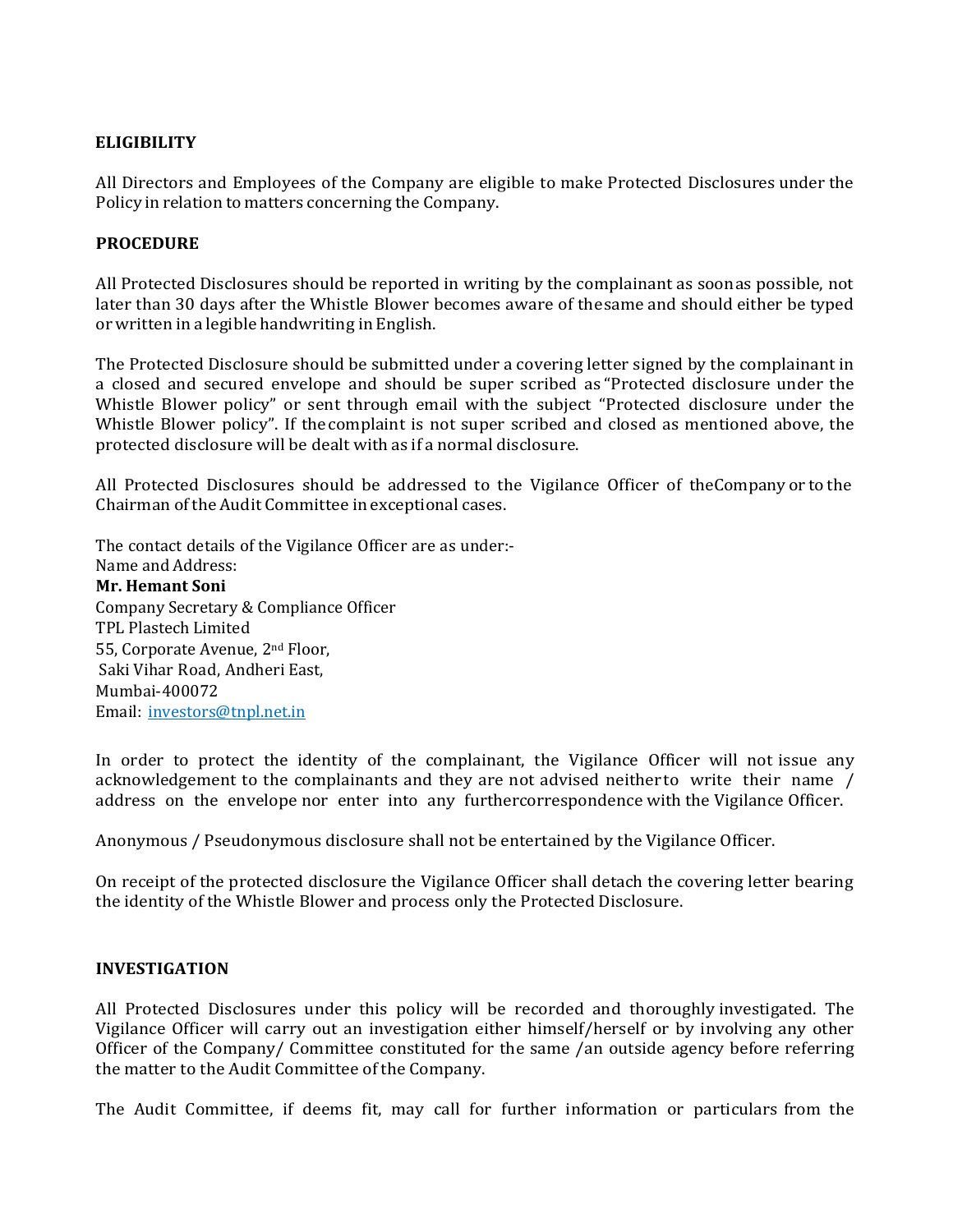complainant and at its discretion, consider involving any other/additional Officer of the Company and/or Committee and/ or an outside agency for the purpose of investigation.

The investigation by itself would not tantamount to an accusation and is to be treated as a neutral fact finding process.

The investigation shall be completed normally within 90 days of the receipt of the protected disclosure and is extendable by such period as the Audit Committee deems fit.

Any member of the Audit Committee or other officer having any conflict of interest with the matter shall disclose his/her concern /interest forthwith and shall not deal with the matter.

#### **DECISION AND REPORTING**

If an investigation leads to a conclusion that an improper or unethical act has been committed, the Chairman of the Audit Committee shall recommend to the Board of Directors of the Company to take such disciplinary or corrective action as it maydeem fit.

Any disciplinary or corrective action initiated against the Subject as a result of the findings of an investigation pursuant to this Policy shall adhere to the applicable personnel or staff conduct and disciplinary procedures.

A quarterly report with number of complaints received under the Policy and theiroutcome shall be placed before the Audit Committee and the Board.

A complainant who makes false allegations of unethical & improper practices or about alleged wrongful conduct of the Subject to the Vigilance Officer or the Audit Committee shall be subject to appropriate disciplinary action in accordance with the rules, procedures and policies of the Company.

#### **CONFIDENTIALITY**

The complainant, Vigilance Officer, Members of Audit Committee, the Subject and everybody involved in the process shall, maintain confidentiality of all matters under this Policy, discuss only to the extent or with those persons as required under this policy for completing the process of investigations and keep the papersin safe custody.

#### **PROTECTION**

No unfair treatment will be meted out to a Whistle Blower by virtue of his/ her having reported a Protected Disclosure under this policy. Adequate safeguards against victimisation of complainants shall be provided. The Company will take steps to minimize difficulties, which the Whistle Blower may experience as a resultof making the Protected Disclosure.

The identity of the Whistle Blower shall be kept confidential to the extent possible and permitted under law. Any other employee assisting in the said investigation shall also be protected to the same extent as the Whistle Blower.